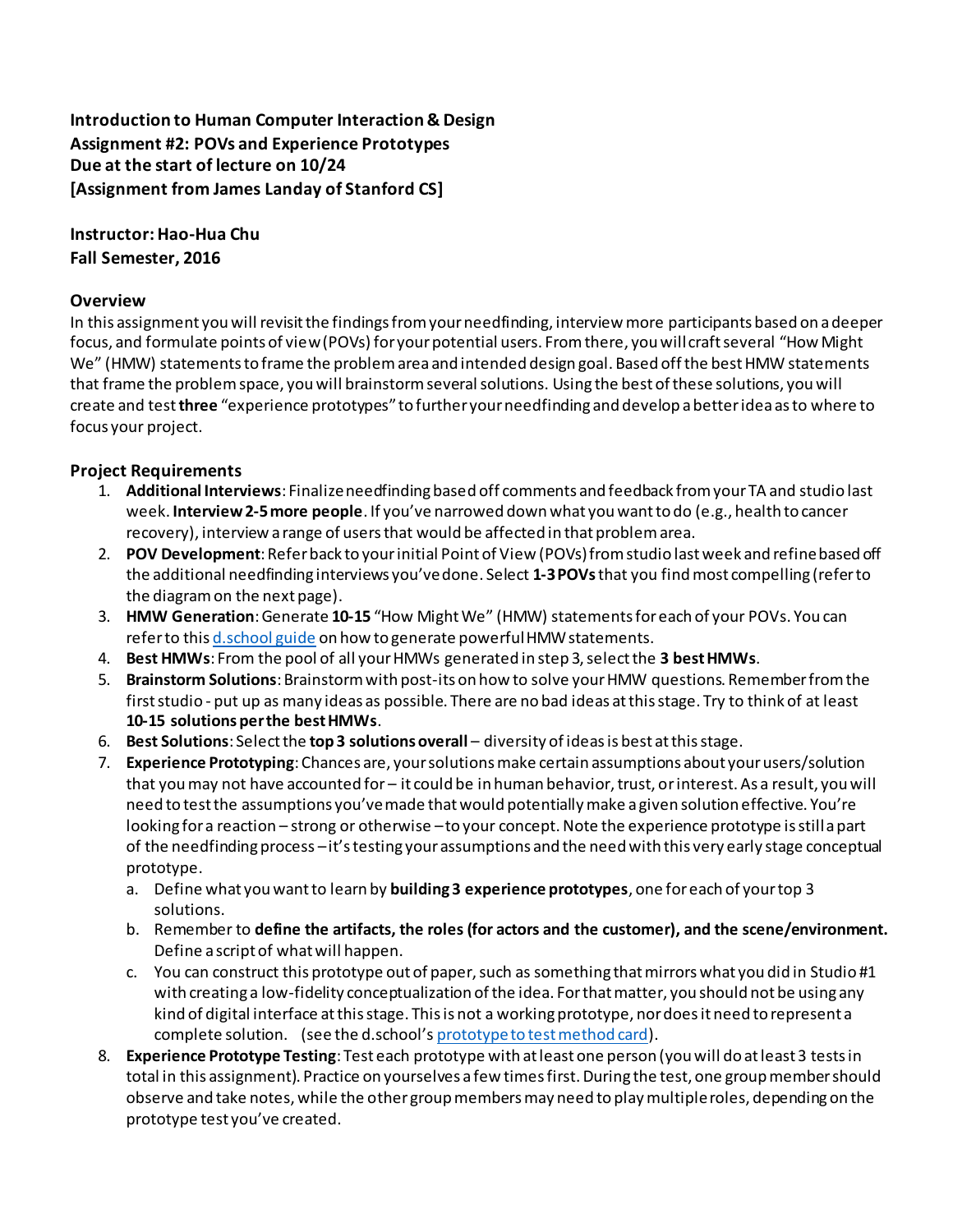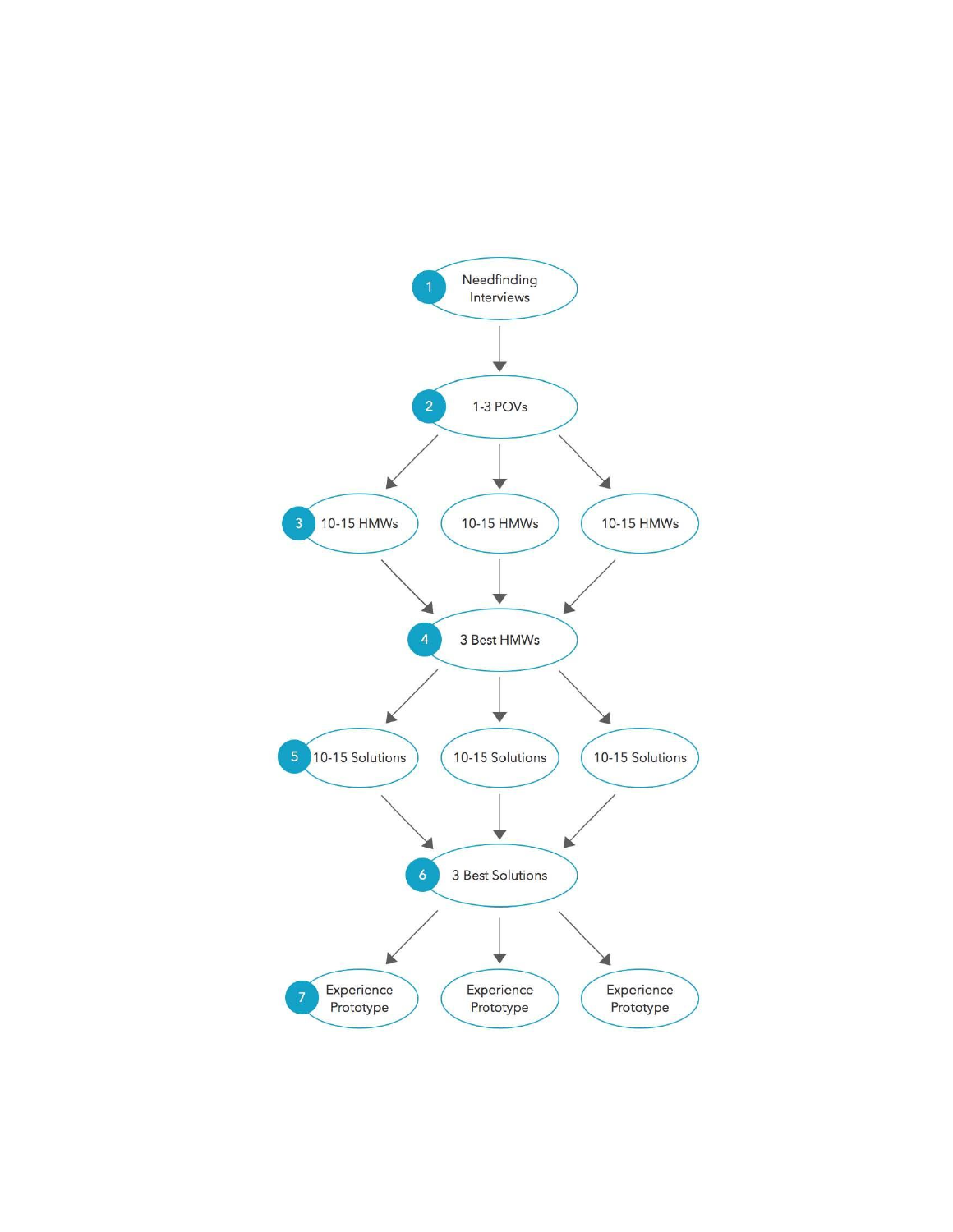# **Deliverables**

Create PDF versions of both the written report and presentation slides (details below) that you will turn in on Coursework by the deadline. You will link the PDFs and downloadable versions of the original files off of your team website later in the quarter—i.e., if you use Google Slides, you will download as PowerPoint or KeyNote and put that on your site.

## **Written Report Guidelines (< 1,750 words):**

- 1. Team name (optional) & Members Names (First Name & Last Initial of each)
- 2. Problem domain (in addition to the studio theme)
- 3. Initial POV you had going into this assignment from the last studio
- 4. Additional needfinding results (who you interviewed & what you found out)-pictures!
- 5. 1-3 Revised POV(s) ("We met... we were surprised to realize …It would be game changing if…"); provide a sample of the 10-15 HMW statements generated for each of the POVs
- 6. Present the selected 3 best HMW statements with the POVs they stem from
- 7. Three Experience Prototypes:
	- a. Explain the assumptions you were making with each prototype.
	- b. How did you make the prototype? (include images)
	- c. How did you test the prototype? (include images)
	- d. What worked? What didn't? What did you learn?
	- e. Was the assumption valid? Why or why not? Any new assumptions that emerged?
- 8. Explain which prototype you found was the most successful in achieving a desired solution.

#### **Presentation Guidelines**

Please limit **presentation time to 9 minutes**, with 2 additional minutes for questions and feedback with studio members. Present your prototypes and findings with the following:

- 1. Introduction (1 slide)
	- a. List and introduce your team members
	- b. What is your problem domain (in addition to the studio theme)
- 2. Initial POV you had going into this assignment from the last studio (1 slide)
- 3. Additional needfinding results (2 slides)
	- a. Who you interviewed & what you found out
- 4. 1-3 Revised POV(s) (1-3 slides)
	- a. ("We met... we were surprised to realize …It would be game changing if…")
- 5. Present the three top HMW statements with the POVs they stem from (3 slides)
- 6. Three Experience Prototypes: (3 slides)
	- a. Short description of the prototype and how it was tested (with pictures for both)
	- b. Results: 1-2 bullets on each of: Things that worked, things that didn't work, surprises, and new learnings
	- c. Validity: Was the assumption valid? Why or Why Not? Any new assumptions that emerged?